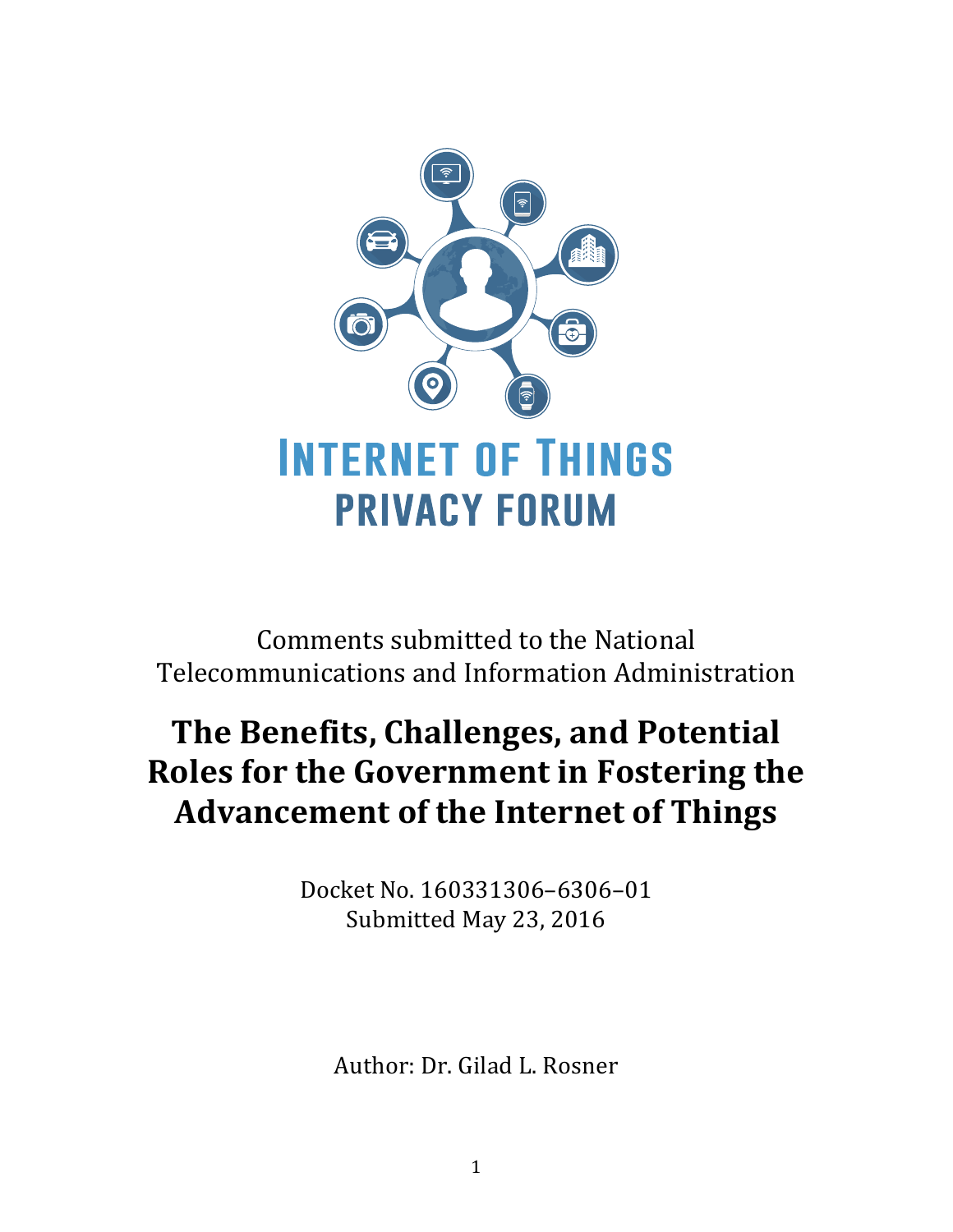This document is a response to the NTIA's request for comments on "The Benefits, Challenges, and Potential Roles for the Government in Fostering the Advancement of the Internet of Things." The Internet of Things Privacy Forum is a non-profit organization whose mission is to produce guidance, analysis and best practices to enable industry and government to reduce risk and innovate responsibly in the domain of connected devices. The document is authored by Dr. Gilad Rosner, founder of the Forum, and an information policy, identity management and privacy researcher. Dr. Rosner is a member of the UK Cabinet Office Privacy and Consumer Advisory Group, which provides independent analysis and guidance on Government digital initiatives, and he has undertaken extensive research of the US FICAM and NSTIC policy initiatives. He is a Visiting Researcher at the Horizon Digital Economy Research Institute, and has consulted on trust issues for the UK government's identity assurance program, Verify.gov. Dr. Rosner is a policy advisor to Wisconsin State Representative Melissa Sargent, and has contributed directly to legislation on law enforcement access to location data, access to digital assets upon death, and the collection of student biometrics.

Questions posed by the NTIA in its request for comments in the Federal Register are italicized and then followed by responses. The IoT Privacy Forum is grateful for the opportunity to provide input to the Department of Commerce on these important topics.

1. Are the challenges and opportunities arising from IoT similar to those that *governments and societies have previously addressed with existing technologies, or are they different, and if so, how?* 

a. What are the novel technological challenges presented by IoT relative to existing technological infrastructure and devices, if any? What makes them novel?

*b.* What are the novel policy challenges presented by IoT relative to existing *technology policy issues, if any? Why are they novel? Can existing policies and policy* approaches address these new challenges, and if not, why?

The Internet of Things bears resemblance to prior technologies, and it possesses some new characteristics as well. All of the features of the IoT - sensors, computing, networking, miniaturization, reduced manufacturing cost, and rapid prototyping, to name a few – have existed for years or decades. So, the major difference that the IoT portends is one of *scale*. That is, the amount of sensors in the human environment, the degree of data collection, the diffusion of computing power to network edges, and the number of commercial stakeholders are the novel characteristics of the IoT. The question of scale implies the following:

• A massive increase in sensors in the human environment means that data collection will occur in much greater amounts and more diverse ways. Location, identity, biometric, lifestyle, purchasing, and health information will be collected more in public and intimate spaces. Some of this will be volunteered, as in the case with fitness wearables, but some of it will come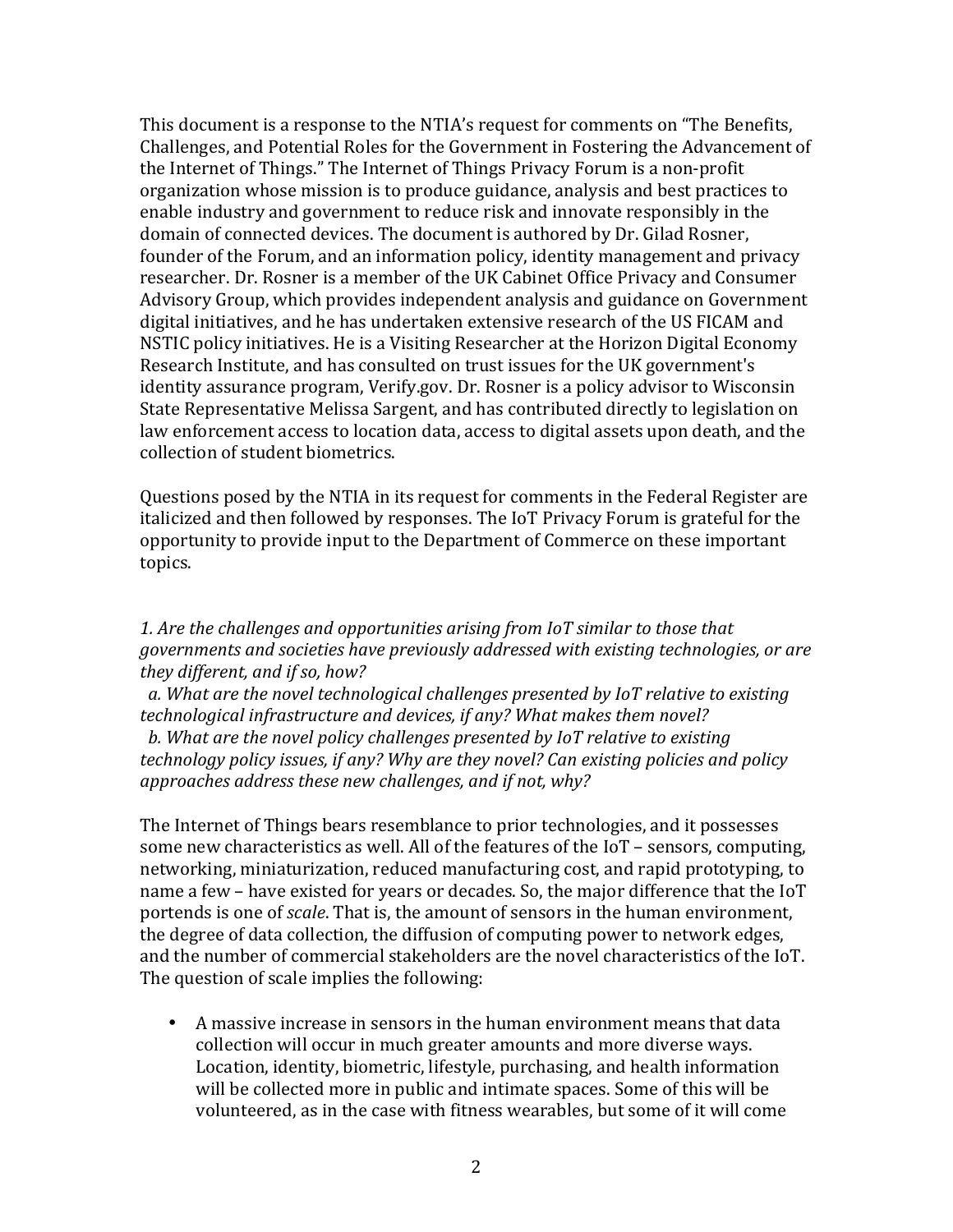from private data collection in public spaces thanks to ever-reducing costs for cameras, microphones, accelerometers and other sensors, and greater network ubiquity.

• An increase in stakeholders will introduce new players into the market: manufacturers, programmers, service companies, intermediaries (e.g., IoT) 'platforms'), networking services, and others. Some of these new entrants will be good at security engineering, and many will not. Ashkan Soltani, former Chief Technologist of the FTC, succinctly discussed this challenge in a  $2015$  blog post<sup>1</sup>:

"Growth and diversity in IoT hardware also means that many devices introduced in the IoT market will be manufactured by new entrants that have very little prior experience in software development and security... Market dynamics underlying IoT is quite different from those found in the PC or Smartphone market. While IoT encompasses big and expensive devices like cars and smart televisions, there are also a large number of small and **extremely** low cost light bulbs, blankets, webcams, and routers - which might not receive the same level of warranty and support. Manufacturers may not be as incentivized to fix or patch vulnerability on a \$30 webcam that they would on a \$500 smartphone or \$1000 laptop."

• Given the IoT's heterogeneous nature, a change in scale will not be traceable to a single sector, industry or technology. These scale changes will occur across markets, and as such will need to be considered within the regulatory context of those markets.

Existing approaches will be adequate for some issues, but privacy and security challenges will need policy and regulation to be updated and periodically reviewed. One legal foundation deserves particular attention: the reasonable expectation of privacy. Since the advent of the internet, this legal standard has been breaking down. As people have come to understand, in greater and lesser degrees, that the free services they enjoy on the internet are in fact paid for by the collection of data about them, spaces in which a person may reasonably assume privacy have been shrinking. The IoT means that more devices will encroach upon intimate spaces and track people more in public, which will only serve to further erode the concept of the reasonable expectation of privacy. As such, it is a legal framework in need of reconsideration.

*3.* With respect to current or planned laws, regulations, and/or policies that apply to *IoT:* 

a. Are there examples that, in your view, foster IoT development and deployment, *while also providing an appropriate level of protection to workers, consumers,* 

 

<sup>&</sup>lt;sup>1</sup> Soltani, A. (2015 Feb 10). "What's the security shelf-life of IoT?" [blog post]. Available at https://www.ftc.gov/news-events/blogs/techftc/2015/02/whatssecurity-shelf-life-iot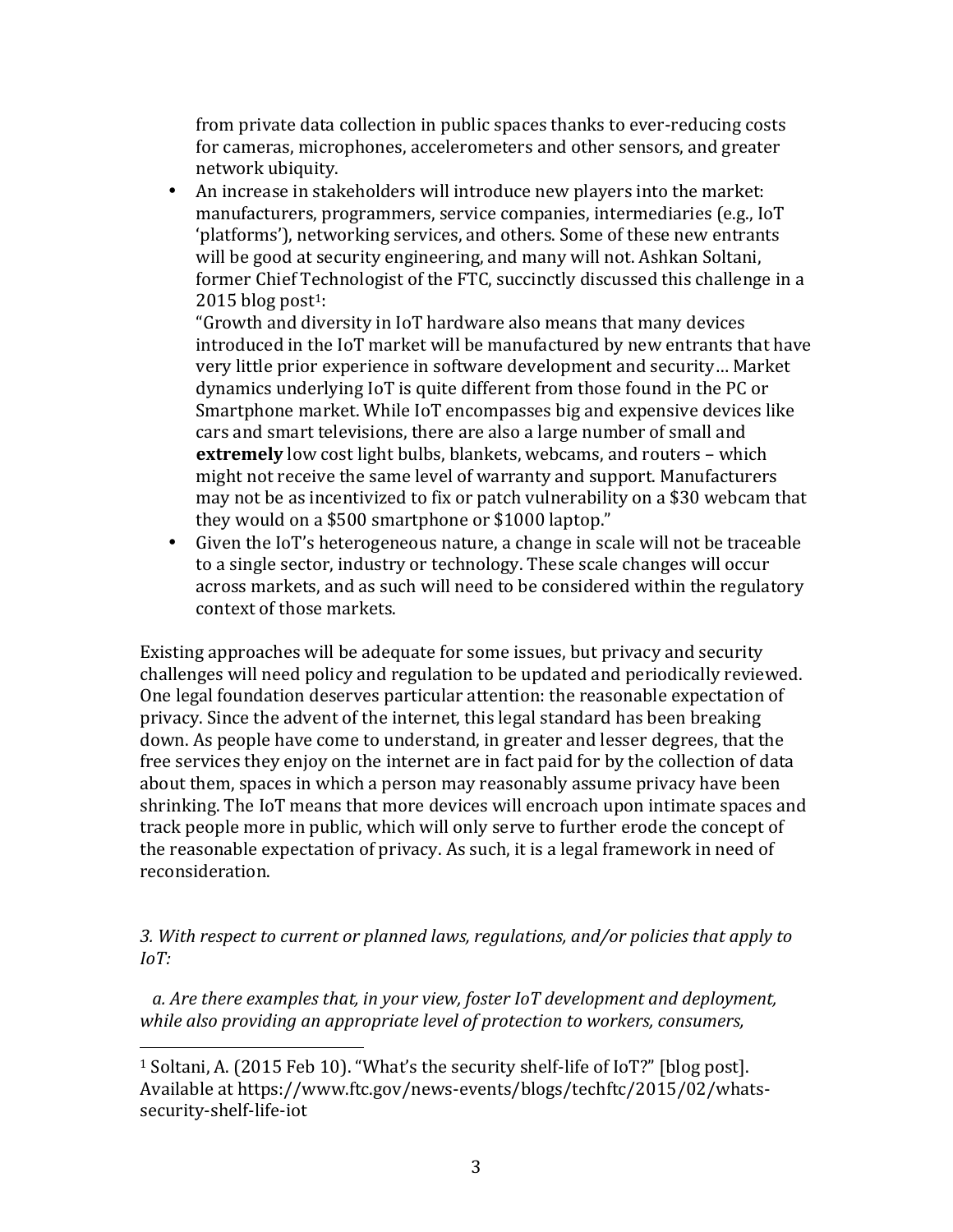## patients, and/or other users of IoT technologies?

One technology that arguably falls under the heading of the IoT are vehicle event data recorders (EDRs), sometimes called "black boxes," which are used to gather information about a car in the event of a crash. These are similar to the black boxes built into aircraft for crash forensics. According to federal government researchers, 90% of all new cars and light trucks are equipped with EDRs<sup>2</sup>. While these black boxes are not consumer accessible, the do implicate consumer privacy. The federal researchers note:

"Perhaps the most prominent concern about EDRs is their impact on personal privacy. While current regulations provide only that EDRs, if installed, track 15 specific data elements, technological advances may allow greater data collection. In addition, individual auto manufacturers are free to collect more data, or to collect data for longer time periods, than required under NHTSA's EDR rule. When combined with other technologies, such as onboard navigation systems and mapping apps, EDR data could be transmitted beyond the vehicle owner's control."3

Given this, it's important for regulation to address the issues of privacy and owner control so as to preserve consumer welfare and trust with these valuable safety systems. Seventeen US states have enacted laws relating to vehicle EDRs and privacy<sup>4</sup>. Montana's 2015 SB 0209 provides a good example of legislation that allows for the utility of vehicle EDRs while preserving both owner control and privacy, specifically in the context of insurance provisioning. SB 0209 states:

• The data on a motor vehicle event data recorder is exclusively owned by the owner or owners of the motor vehicle and may not be retrieved or used by any person other than an owner of the motor vehicle without the written consent of an owner"

Data can be retrieved without owner consent in cases of a search warrant, a need to provide emergency medical care, a court order but with a period to request a hearing, and "for the purposes of improving motor vehicle safety, security, or traffic management and provided that the identity of the owner or driver is not disclosed in connection with that retrieved data." The Montana statute requires therefore that the EDR data be de-identified. Importantly, this requirement supports the principle

Policy Issues". Congressional Research Service. Available at

https://www.fas.org/sgp/crs/misc/R43651.pdf

 

http://www.ncsl.org/research/telecommunications-and-informationtechnology/privacy-of-data-from-event-data-recorders.aspx

<sup>&</sup>lt;sup>2</sup> Canis, B. and Peterman, D. (2014). "'Black Boxes' in Passenger Vehicles:

 $3$  Ibid, pp. 9-10.

<sup>&</sup>lt;sup>4</sup> National Conference of State Legislatures. (2016). Privacy of data from event data recorders: State statutes. Available at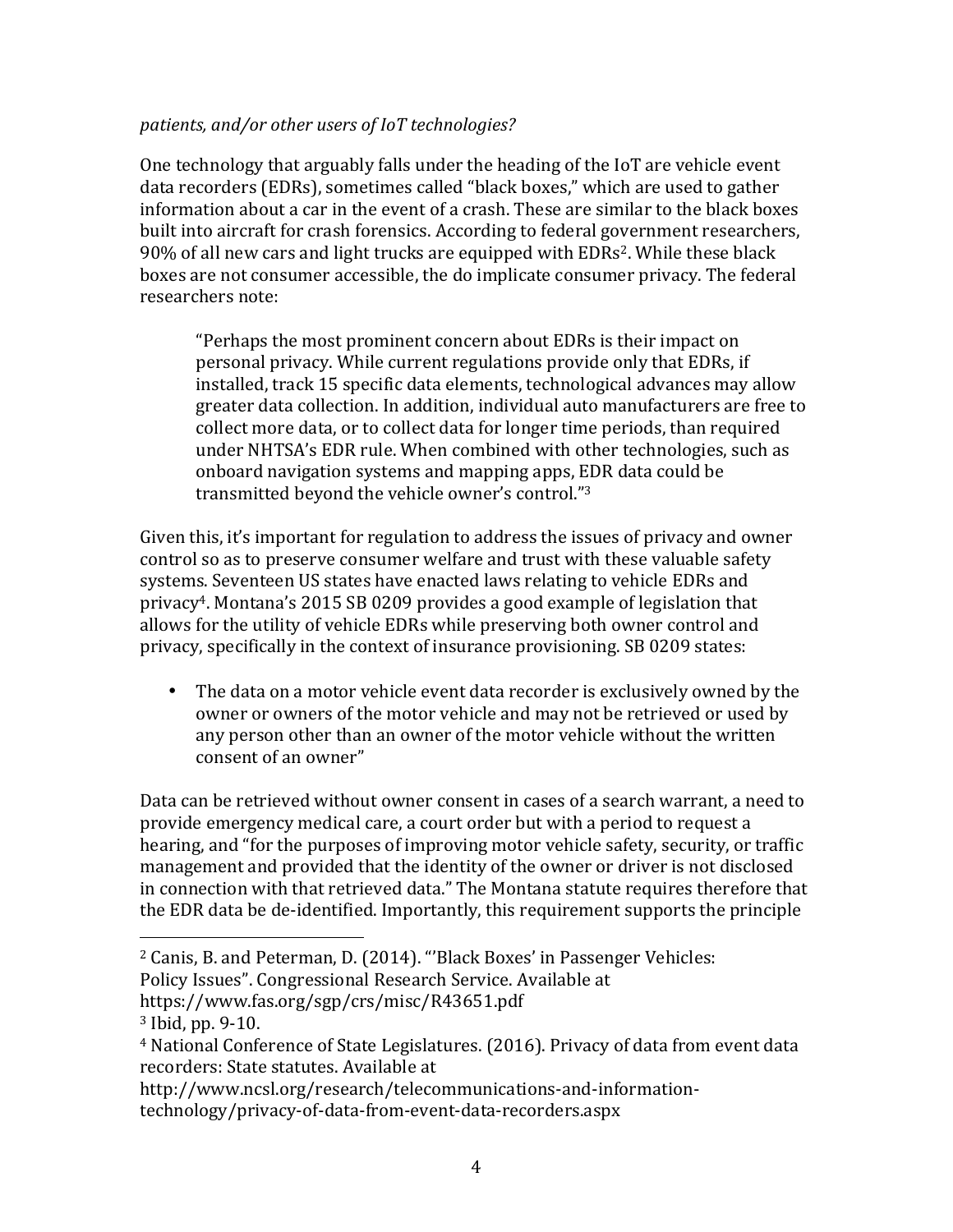of *data minimization*, one of the Fair Information Practice Principles (FIPPs) that underpins much of US privacy and data protection. In a 2008 formulation of the FIPPs, the Department of Homeland Security (DHS) stated this principle as: "DHS should only collect PII that is directly relevant and necessary to accomplish the specified purpose(s) and only retain PII for as long as is necessary to fulfill the specified purpose(s)"<sup>5</sup>. Montana lawmakers understood that the improvement of vehicle and road safety and traffic management did not mean that drivers should have identifying information about them collected. The question of how revealing black box data is now or could be in the future is mooted by the adherence to the principle that personal data should not be collected without consent or when it does not serve a given purpose. It shows that the information that can be generated by cars, which is socially valuable, can be collected and analysed without intruding upon the privacy of citizens.

The Montana statute also states:

- "An insurer may not condition the payment or settlement of an owner's claim on the owner's consent to the retrieval or use of the data on a motor vehicle event data recorder."
- "An insurer or lessor of a motor vehicle may not require an owner to consent to the retrieval or use of the data on a motor vehicle event data recorder as a condition of providing the policy or lease."

These two prohibitions reinforce the principle of owner control, and prevents a shift in informational power from owners to insurance companies. Privacy protection is in part about a person's ability to control information flows. Conditioning insurance settlement or the ability to purchase insurance on the access to EDR data is coercion – the Montana law prevents insurance companies from using its financial power to obtain this data simply because it is available or because they feel it will improve their business processes. The principle being upheld here is that more data means that citizens should be given more power and control over it through regulatory means.

4. Are there ways to divide or classify the IoT landscape to improve the precision with which public policy issues are discussed? If so, what are they, and what are the benefits or limitations of using such classifications? Examples of possible classifications of IoT *could include: Consumer vs. industrial; public vs. private; device-to- device vs. human interfacing.*

From a perspective of privacy and data protection, it's helpful to divide the IoT into personally identifiable information (PII) and non-PII gathering groups. While there

 

<sup>&</sup>lt;sup>5</sup> See DHS Memorandum Number: 2008-01, Available at

https://www.dhs.gov/xlibrary/assets/privacy/privacy\_policyguide\_2008-01.pdf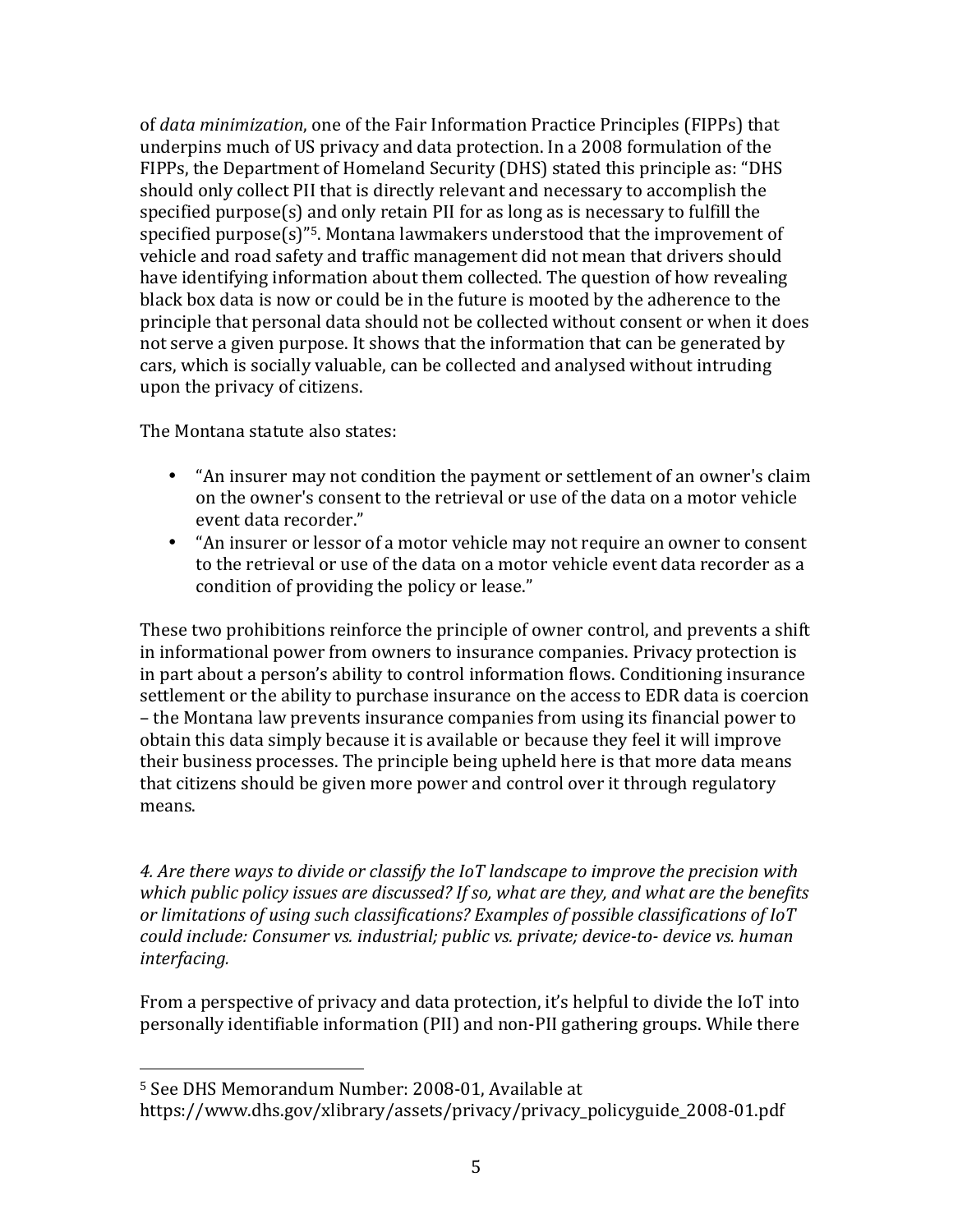is privacy scholarship that calls this division into question, it serves it least as a coarse but useful way to divide regulatory approaches and resources. For example, IoT technologies used in mining will generate very little PII, whereas consumer goods will generate a great deal.

5. Please provide information on any current (or concluded) initiatives or research of significance that have examined or made important strides in understanding the IoT policy landscape. Why do you find this work to be significant?

Scott Peppet of the University of Colorado Law School wrote a paper entitled, "Regulating the Internet of Things: First Steps Toward Managing Discrimination, Privacy, Security & Consent<sup>"6</sup>. This law review article is significant because it methodically lays out several privacy challenges posed by the IoT, and then proposes legal and policy remedies. Such a comprehensive treatment of these issues is rare. The paper has been included in this submission.

17. How should the government address or respond to privacy concerns about IoT? a. What are the privacy concerns raised specifically by IoT? How are they different *from other privacy concerns?*

Privacy concerns specifically raised by the IoT include:

- Enhanced monitoring. As discussed above, the increase in the number of sensors in the human environment will lead to a greater degree of collection and analysis of human behavior and events.
- Unconsented capture: Devices in public, at work and in the home have the potential to collect data from people without their knowledge or consent.
- Collection of children's data: In line with the above point, children's data may find its way into data stores as easily as adult's.

IoT privacy concerns can be thought of under three headings:

• Amplifications of existing privacy problems. Issues such as inappropriate surveillance, unconsented capture, and the potential for data to be used to discriminate are not particular to the IoT. However, given the above discussion of increases in monitoring, the IoT has the potential to amplify these pre-existing privacy challenges.

  $6$  Available at http://papers.ssrn.com/sol3/papers.cfm?abstract\_id=2409074